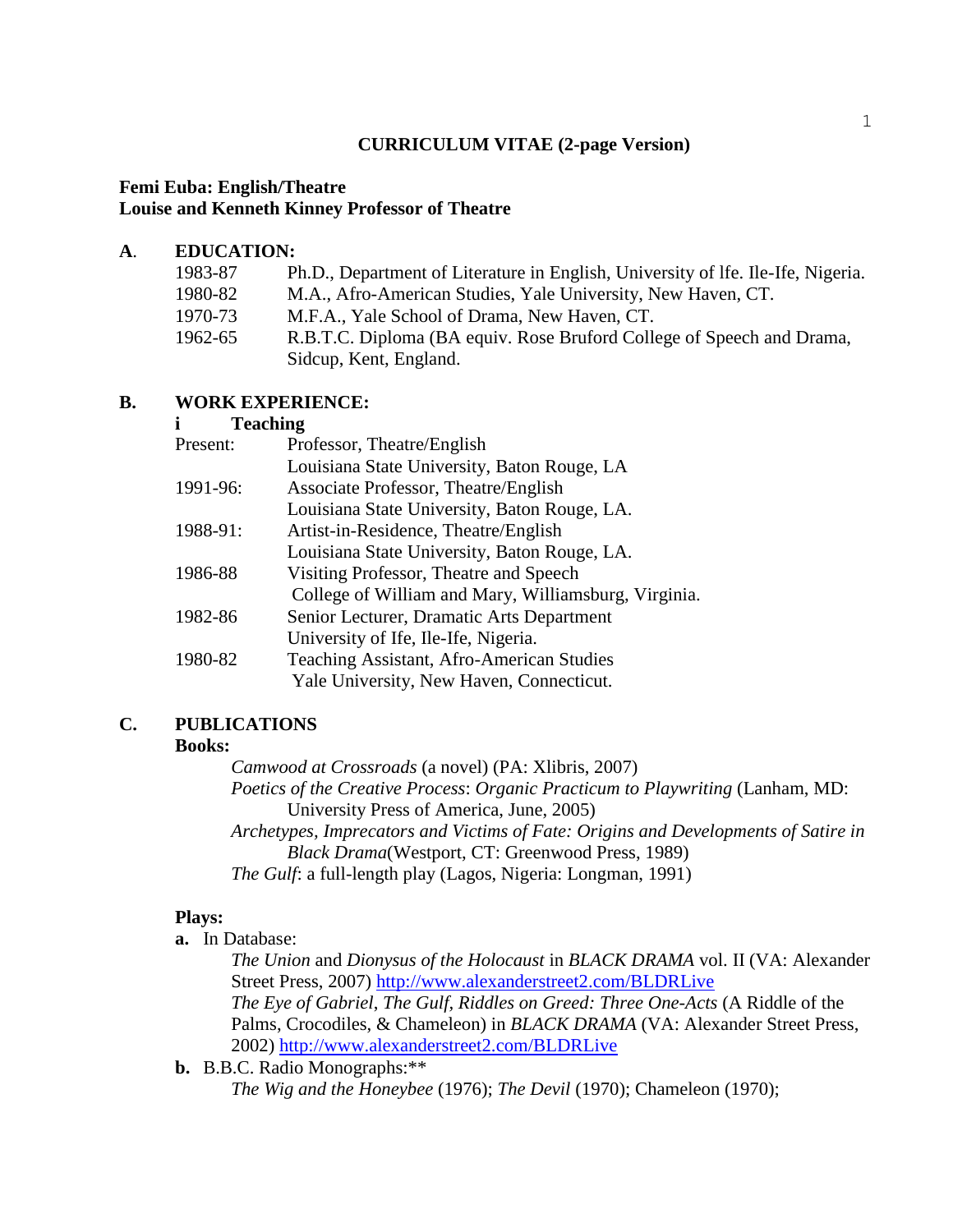*Tortoise* (1968); *The Miser* (1968) *The Beggar* (1968); *The Game* (1965); *Down by the* Lagoon (1965); *The Telegram* (1964); *The Yam Debt* (1963)

\*\*Also in *BLACK DRAMA* (VA: Alexander Street Press, 2003)

**c.** In Journals and Anthologies:

" A Riddle of the Palms," *Prism Review* 2, 5(Spring 2008): 18-41

"Crocodiles," a one-act play, in *Quarterly Journal of Ideology* (LA: LSU in Shreveport), June, 1995

"The Game," *Ten One-Act Plays* ed., Cosmo Pieterse (London: Heinemann Educational Books, 1968).

"Abiku," *Five African Plays*, ed. Cosmo Pieterse (London: Heinemann Educational Books, 1970).

**Essays:** Include:

"Ritual," an entry in "Critical Terms of Literary Studies," *Ecumenica* (Spring 2015): 87-92

"ESU (Elegba)" in *Encyclopedia of African Religions*, SAGE publications, 2009.

"Legba and the Politics of Metaphysics: The Trickster in Black Drama," *Black Theatre in African Continuum*, ed. Paul Carter Harrison, et al (Temple University Press, 2002)

"Wole Soyinka" in a volume titled: *Postcolonial African Writers: A Bio-Bibliographical Sourcebook*, ed. Pushpa Parekh (Westport, CT: Greenwood Press, 1998)

# **D. OTHER CREATIVE ACTIVITIES**

**i. Directing:** Includes:

2014 *Dionysus of the Holocaust* (Euba), directed by Steve Young, LSU Theatre

2013 *Clybourne Park* (Norris) Swine Palace Production, Claude Shaver Theatre

- 2012 *Brothers Size* (McCraney) Swine Palace Production, Studio Theatre
- 2011 *Our Lady of 121st Street* (Guirgis) LSU Theatre at the Studio, M&DA
- 2009 *A Simple Assassination* (Friedman), LSU Theatre Studio Series
- 2009 *Satellites* (Son), Assistant Director, Swine Palace Production, Reilly Theatre
- 2008 *Death and the King's Horseman* (Soyinka) Balch Playhouse, Kalamazoo, MI

2008 *Broken Eggs* (Machado) LSU Theatre, Hatcher Hall, Baton Rouge, LA

2005 *The Tempest* (Shakespeare) LSU Theatre, at the Reilly, Baton Rouge, LA

### **ii. Acting:** Includes:

2002: "Chieftain," in *Oyedipo in Kolhuni*, Wole Soyinka's adaptation of Sophocles's *Oedipus and Colonus*, Univ. of Nevada, LV; Delphi, Greece.

### **E. SEMINAR PAPERS, LECTURES, ETC.:** Includes:

"Praise at the Crossroads" a festschrift in honor of Femi Euba, LSU, Mar. 2014 "Globalization and A Grain of Salt: Reflection of an Emigrant Playwright,"

Symposium on *Globalization and African Literatures*, Kansas University, October 2011.

Discussant and Respondent at the International Colloquium of the National Black Theatre Festival, Winston-Salem, August 2011

"How Drama Impacted African Community," *BBC World Service* program, January 13, 2011.